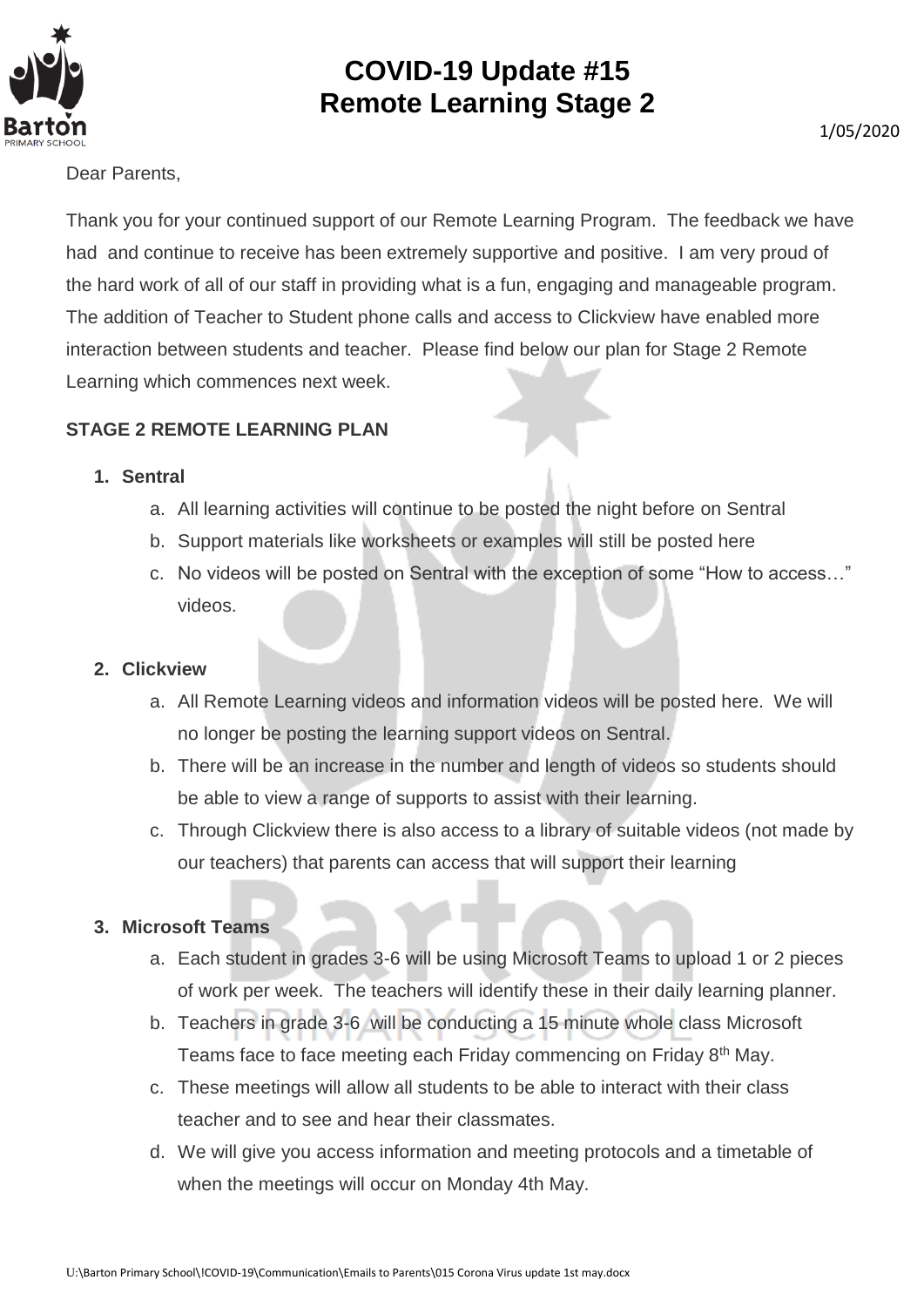

## **COVID-19 Update #15 Remote Learning Stage 2**

#### **4. WebEx Grades Prep-2**

- a. Teachers in grade prep-2 will be conducting a 15 minute whole class **WebEx** face to face meeting each Thursday commencing on Thursday 7th May.
- b. These meetings will allow all students to be able to interact with their class teacher and to see and hear their classmates.
- c. We will give you access information and meeting protocols and a timetable of when the meetings will occur on Monday 4th May.

#### **5. Phone Calls**

- a. Teachers will be phoning each student Monday 4th May or Tuesday 5<sup>th</sup> May.
- b. These will be our last phone calls as we move to using WebEx and Microsoft Teams

#### **6. Care & Supervision program**

Students in the Care and Supervision program have had plenty of teacher student interaction and support from a range of teachers and in some instances from their class teacher. In Stage 2 all Care and Supervision students will be supported to be a part of the class meetings as set out above.

#### **7. Epic Books**

You will receive an email outlining how to access EPIC Books. This is free and up to parents to register. This is a safe facility for students to access digital books to supplement and support their reading.

#### **8. Technical issues**

If you have any technical issues with any of the above programs please send an email to the school. This includes any password issues. [barton.ps@edumail.vic.gov.au](mailto:barton.ps@edumail.vic.gov.au)